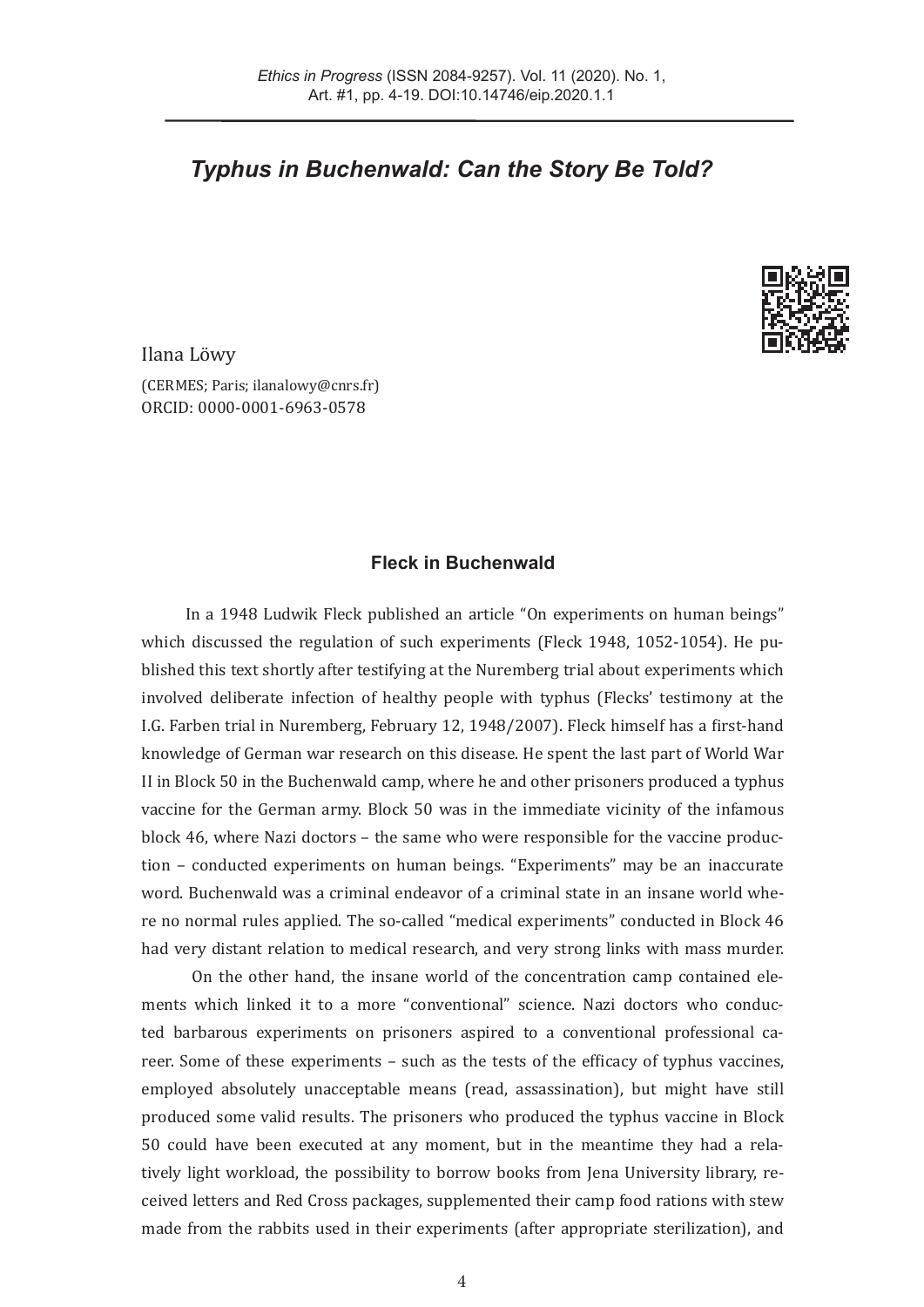were able to move freely around the camp. They also conducted scientific discussions with their "employers". Nazi doctors used prisoners – those who worked for them on the production of the typhus vaccine and those who were used as "experimental subjects" (and "eliminated" if they survived the experiment) – as a means to accumulate publications, to acquire a reputation as scientists, and to advance their academic careers.

When Fleck arrived at Buchenwald in December 1943, he had already had a long trajectory as a victim of Nazi anti-Semitism, but also as somebody who survived and was able to keep his wife and son alive thanks to his skills as a scientist. In the Lvov ghetto, where he resided from December 1941 to December 1942, Fleck worked on the production of a typhus vaccine, using the urine of sick people as one of the sources of typhus antigens.<sup>1</sup> In December 1942, Fleck, together with his family and several collaborators, was sent to work on the production of a typhus vaccine in the pharmaceutical company Laokoon located near Lvov. In January 1943, the whole group was deported to Auschwitz. At Auschwitz, Fleck was sent to the camp's hospital (Block 20), where he performed routine bacteriological tests. Later he worked with his family in the (in)famous Block 10, affiliated with the Hygiene Institute of the SS, again making mainly routine bacteriological and serological analyses.2

In December 1943, Fleck was transferred to the concentration camp Buchenwald, to work in Block's 50 laboratory on the production of a typhus vaccine. He persuaded his supervisors to let his teenage son work in the same laboratory. This laboratory was supervised by the Hygiene Institute of the SS in Berlin (and was under the responsibility of Joachim Mrugowsky), as were the experiments on humans conducted in Block 46. In his testimony for Yad Vashem, Fleck stated that the typhus vaccine was prepared in Block 50 in rickettsia-infected rabbits, using the method developed by Paul Giroud at the Pasteur Institute. The laboratory's director, Erwin Ding Schuler, trained under Giroud before the war, but was far from being a typhus expert: Fleck described him as an "ignoramus". Ding Schuler's inability to grasp the details of the production of the typhus vaccine, Fleck and other ex-prisoners explained, made possible a large-scale sabotage of this production. The prisoners fabricated a large quantity of worthless vaccine sent to the German army, and a small quantity of an efficient one, which was sent for control tests and distributed to prisoners inside the camp.

 Fleck claimed that he had been at the origin of the sabotage action. The group at Block 50 was composed from lay persons and a few medical scientists, but – Fleck explained – until his arrival it had not included any expert on typhus. When he arrived at Block 50, he realized that the supposed infection of rabbits' lungs by rickettsiae had in fact been produced by an unrelated germ. He then revealed this to his fellow prisoners,

<sup>1</sup> Fleck's testimony from 3 February, 1958, Yad Vashem Archive, Jerusalem (see also Weindling 2000, 364–365). Some of the observations made in by him in the ghetto are included in papers he published after the war (Fleck 1946a, 307–309; Fleck 1946b, 663–666).

<sup>2</sup> Fleck's autobiography from 1950 (reproduced in Werner, Zittel & Schmaltz 2007, 315– 316). Fleck's curriculum vitae from August, 1957. Accessed at Das Ludwik Fleck Zentrum für Wissenschaftstheorie, Zürich, Thomas Schnelle's collection.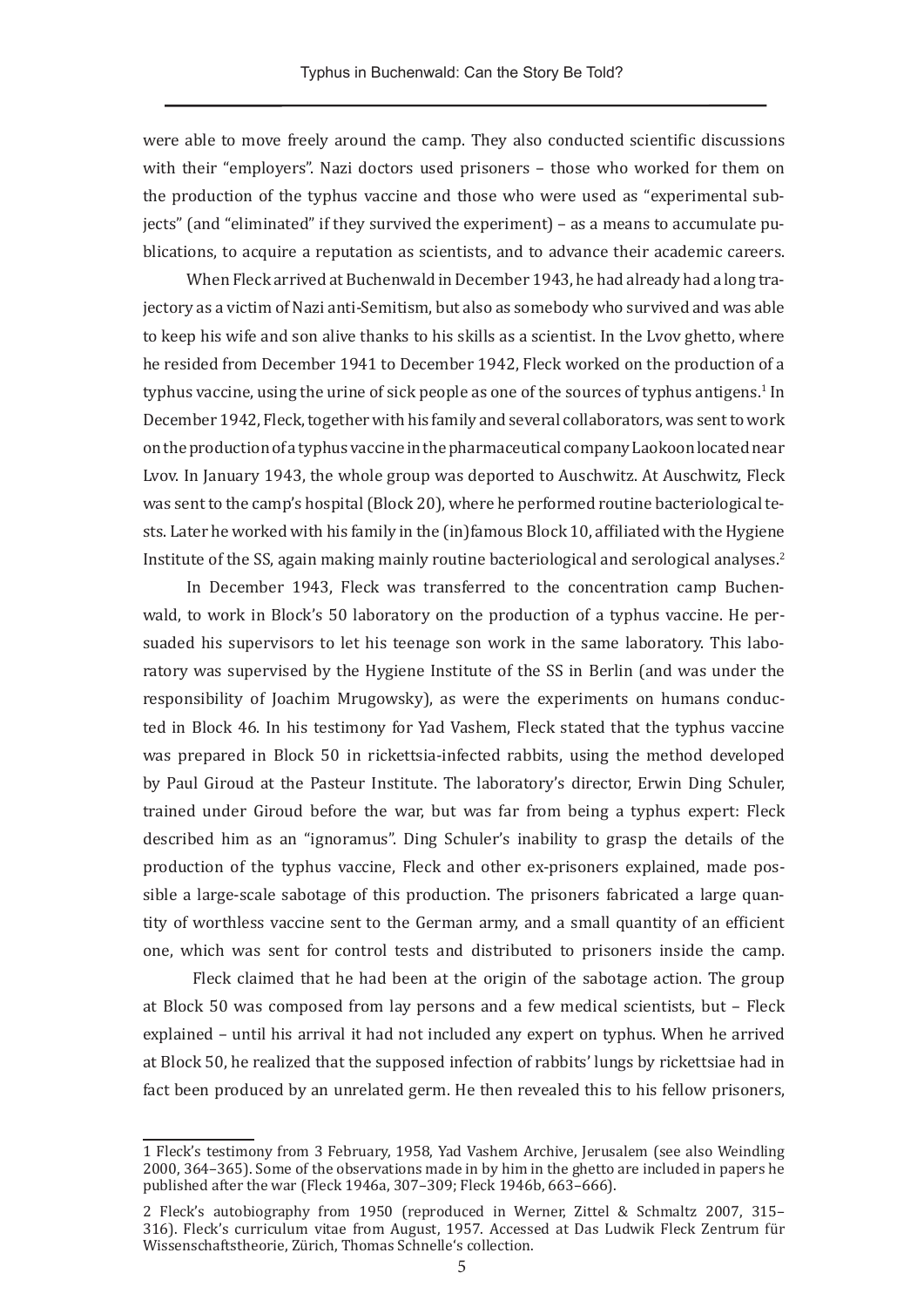and they collectively decided to continue the production of the worthless preparation, while at the same time making some "real" vaccine, to maintain the illusion that they were successful.<sup>3</sup> Fleck provided a somewhat modified and stylized account of this experience in his 1946 article "Problems of the science of science". In 1950 he told a more straightforward account of the Buchenwald sabotage to a Polish journalist (Fleck 1946c, 335–336; English version in Cohen & Schnelle 1986, 113–1274 ). According to the testimony of Eugen Kogon, a prisoner in Block 50, an important leader of the resistance movement (or rather one of the resistance movements) in Buchenwald, and Ding-Schuler's personal secretary, Fleck was not a "conspiratory" kind of person, and was not involved in the camp's complicated political games. He nevertheless played a central role in the sabotage of vaccine production (Schnelle 1986, 399–400). In 1948, Fleck proposed a typology of prisoners of concentration camps. He divided them into four categories; "organizers" – able to "organize" for themselves food and other means of subsistence; "muslims" – resigned, indifferent and leading a vegetative existence; "prominents" – open and hidden leaders; and "civilians" – people who maintained in the camp the same attitude they held before their arrest (Fleck on Tomaszewski's paper in 1948a, also reproduced in Werner et al. 2007, 296–297). Fleck probably saw himself as a "civilian", and might have been proud of his ability to behave normally in a highly abnormal situation.

#### **Conflict in Block 50: Fleck and Balachowsky**

In the article "Medical science in the light of Holocaust: Departing from a post- -war article by Ludwik Fleck", Eva Hedfors proposes a new reading of Fleck's Buchenwald experience. This paper is part of a Hedfors' effort to debunk the (supposed) myth of Fleck as a great scientist. According to Hedfors, Fleck was not brought to Buchenwald as a specialist for the production of a typhus vaccine, but in order to perform the Weil-Felix test on prisoners submitted to medical experiments in Block 46 (the Weil-Felix test detects antibodies for the etiological agent of typhus, *Rickettsia provazekii*, and confirms the diagnosis of this disease).<sup>5</sup> She thereby explains that Fleck was directly involved in Ding Schuler's criminal activities. Hedfors has two sources to this allegation: 1. an accusation made by Fleck's co-worker, Alfred Balachowsky, and 2. data provided by Fleck himself in an article he published in 1946 (Fleck 1946a). "The post war accusations that Fleck

<sup>3</sup> Fleck's testimony for Yad Vashem.

<sup>4</sup> Fleck's aim in this article was to demonstrate that "scientific facts" are produced by a "thoughtcollective", not to tell what happened at Block 46. The story of the production of a typhus vaccine at a concentration camp was modulated to fit this demonstration (Lutowski 1950/1986, 317–319).

<sup>5</sup> In the winter of 1941-1942, Fleck was sent by Germans to work on the production of a typhus vaccine in the Lacoon factory near Lvov. It is thus highly probable that he was known to the Germans as an expert in this domain, and was brought to Buchenwald to help with vaccine production. The manufacture of an typhus vaccine was a delicate and complex endeavor. Any competent laboratory technician could have performed a routine Weil-Felix test .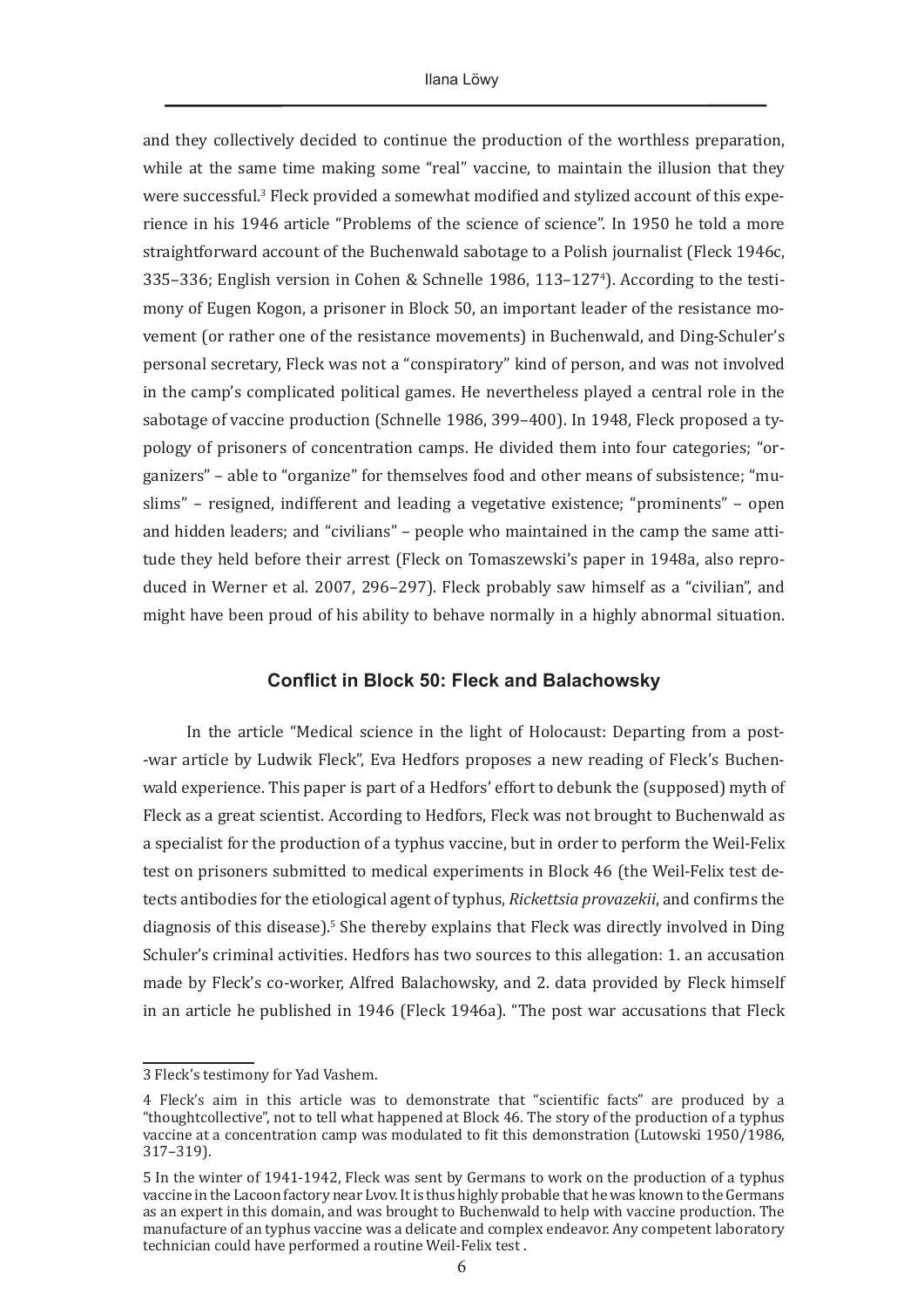was involved in Ding-Schuler's murderous experiments on typhus," Hedfors explains,

are based on the testimony given during the Nuremberg Medical Trial by Alfred Balachowsky, professor of entomology at the Pasteur Institute, who was one of the former prisoners in Bloc 50. These accusations are reinforced by Fleck's own publication. Accordingly, it seems likely that Fleck's activities not only involved extended tests on prisoners that often proved to be fatal for subjects, but that his pursuits contravened the prisoners' rule of never reporting any personal observations on make suggestions to Ding Schuler who was always asking for such information (Hedfors 2008, 270) $^{\circ}$ .

Hedfors' conclusion is that: "blinded by his commitment to science, he  ${Fleck}$  indulged in faulty science" (Hedfors 2008, 278)<sup>7</sup> 278)<sup>7</sup>. A careful reading of Fleck's 1946 paper does not support Hedfors' claims. The topic of this paper is "antigenic drift", that is, the appearance of anti-Proteus antibodies (a positive Weil-Felix test) in the blood of healthy people.<sup>8</sup> One table in this paper compares sera from 300 healthy and 200 infected people, and mentions experiments conducted in Lwow, Auschwitz and Buchenwald. Hedfors argues that Fleck's statement that he studied sera from non-infected people indicates that he used sera from Buchenwald prisoners, and is therefore a positive proof that Fleck actively participated in Ding Schuler's experiments in Block 46. In Auschwitz, Fleck worked in a routine analysis laboratory, where he had ample access to sera from normal and typhus infected people from numerous countries.<sup>9</sup> Hedfors' allegations were accordingly refuted by a large group of Fleck scholars (Amsterdamska, Bonah, Borck et al. 2008, 937–944).

Hedfors alleged that Fleck actively participated in Ding Schuler's murderous experiments. Balachowsky's original accusation was decidedly less severe: Fleck, he maintained, discussed serology with Ding Schuler, and might have provided him an idea for his studies. François Bayle's book *Croix gamme contre caducée* (1950) quotes Balachowsky's testimony:

<sup>6</sup> Balachowsky blamed Fleck for initiating experiments on humans in an interview in Francois Bayle's book *Croix gammée contre caducée*. His testimony during the Nuremberg trial did not mention Fleck. The references in Hedfors' paper seems to indicate that she did not attempt to check the accuracy of Balachowsky's accusations (or rather single accusation) against Fleck, did not read Balachowsky's Buchenwald diaries, and was not familiar with Fleck's detailed answer to Balachowsky's claims.

<sup>7</sup> Paul Weindling's article "The Scientist as Survivor: Ludwik Fleck and the Holocaust" (Weindling 2001, 85–96) is an example of lucid, scholarly, sound and compassionate treatment of the same subject.

<sup>8</sup> The Weil-Felix test is based on a (probably accidental) cross reaction between antibodies against the etiological agent of typhus, Rickettsia provazekii (impossible to cultivate in a test tube, and thus difficult to use in standard agglutination tests) and the enteric bacillus Proteus X.

<sup>9</sup> Dr Anna Seaman from Lvov, who worked with Fleck in Auschwitz's recalled: "we shared the same fate, first in the Lvov prison at the Lacki street, and then in the camp, where we were put in Block 10, the experimental block. In the laboratory, we all worked under Fleck's orders. I made serological tests, the Wassermann reaction, on the serum of prisoners scheduled to be transferred to other camps. The sabotage consisted in preventing a positive result that attested that a prisoner suffered from syphilis or typhus from reaching the SS, because the meaning of such a result was the prisoner's death." Anna Seaman's testimony, accessed in Thomas Schnelle Archive, Das Ludwik Fleck Zentrum, Zurich, TSA, D 14/1.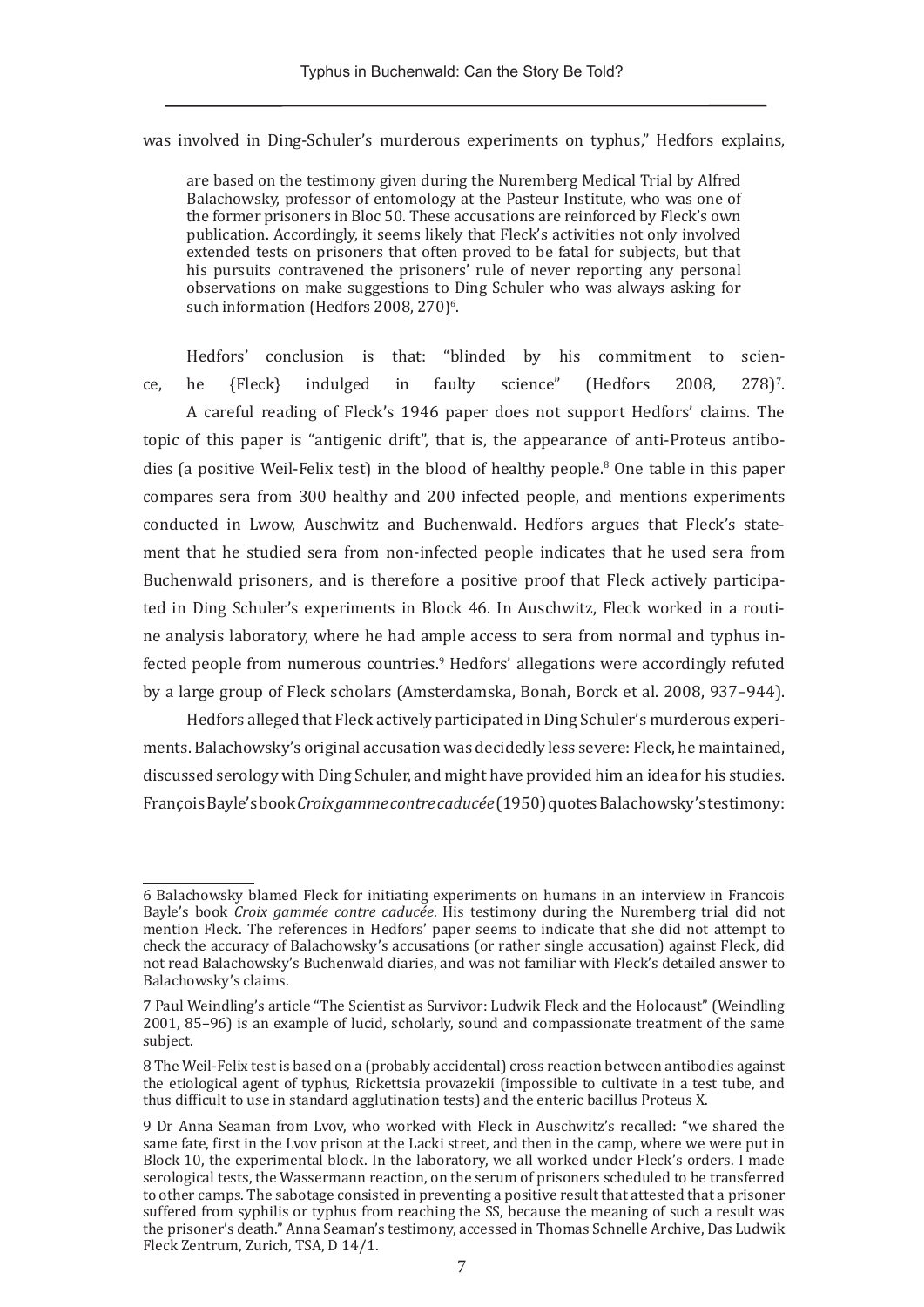Professor Ludwik Fleck, a Polish-Jewish political prisoner, deliberately told Schuler in July 1944 that he believed he had observed modification of serological reactions: the sudden increase in agglutination titer of the Weil-Felix reaction, 1/400 to 1/800, at the third and the fourth day of the disease. Schuler immediately sent a report to Leipzig asking for a permission to conduct new experiments, which was granted rapidly. September 6, 1944, twenty new subjects were inoculated in Block 46; serological observations were made daily. The Weil-Felix reaction was not specific; only two subjects had a positive reaction (Bayle  $1950^{10}$ ).

Balachowsky added that 19 out of 20 inoculated prisoners died of typhus.<sup>11</sup>

Fleck's accuser, Alfred Serge Balachowsky (1901-1983) was trained as agronomist, and specialized in agricultural entomology. Before the war he worked at the French Institute for Agricultural Research (INRA). During the war, he played an important role in the Julite Resistance network linked with the British spying network Special Operation Executive (SOE).<sup>12</sup> Arrested in June 1943, he was first sent to the Fresnes prison. His wife and his colleagues then persuaded the Pasteur Institute's director, Jacques Trefuël, to name him a member of the Institute, a status which, they believed, could help him to obtain better conditions during his imprisonment. This indeed was the case. Sent to the deadly Dora camp in late 1943, Balachowsky was transferred in May 1944 to Block 50, thanks to the intervention of the director of French National Library, Julien Cain, who told Ding-Shuler's collaborator, Walter Kummilscheim, about the presence of a Pasteur Institute expert in the camp.13

It is unlikely that Balachowsky, who had neither medical nor bacteriological training, had a leading role in the production of the typhus vaccine in Block 46. However, as an experienced laboratory worker, he probably participated in some aspects of this production and in other activities of the block's laboratory. Like other prisoners of Block 50, he enjoyed special privileges reserved to scientists: he received numerous food packages, corresponded with his family, wrote to the director of Pasteur Institute asking for scientific materials, read and commented on professional publications, enjoyed reading literary works, and even reported in his diary that he had seen a movie.14 In parallel, Balachowsky

<sup>10</sup> Transl. from French to English by I. Löwy.

<sup>11 «</sup>Le professeur Ludwik Fleck interne politique polonais juif, indiqua délibérément à Schuler en juillet 1944 qu'il pensait observer des modifications dans les réactions sérologiques à l'occasion d'une élévation soudaine du taux d'agglutination dans la réaction de Weil Félix 1/400 à 1/800 au cours de la troisième et le quatrième jour de la maladie. Schuler envoya immediatement un rapport à Leipzig pour demander des nouvelles experiences qui furent autorisés très rapidement. Le 6 Septembre 1944, vingt nouveaux sujets furent innoculés au block 46, et des observations sérologiques furent faites jour par jour. La reaction de Weil-Felix ne s'est pas montré spécifique, deux sujets sur vingt l'ont presenté» (Bayle 1950, 1162).

<sup>12</sup> Speech of Pierre Julite, head of the Julite resistance network, at the ceremony of handling the Academicien Sword to Alfred Balachowsky, January 14, 1972 (BAL/1).

<sup>13</sup> Letter of Balachowsky's first wife, Emilie Morin-Balachowsky to Mr Dorst, of Academie Française, of 9 January, 1984 (BAL/1).

<sup>14</sup> Balachowsky's Buchenwald diary includes details on his daily life in Block 50, many mundane (packages and letters received, novels read). It also recorded unusual events, like learning about the liberation of Paris (BAL/1).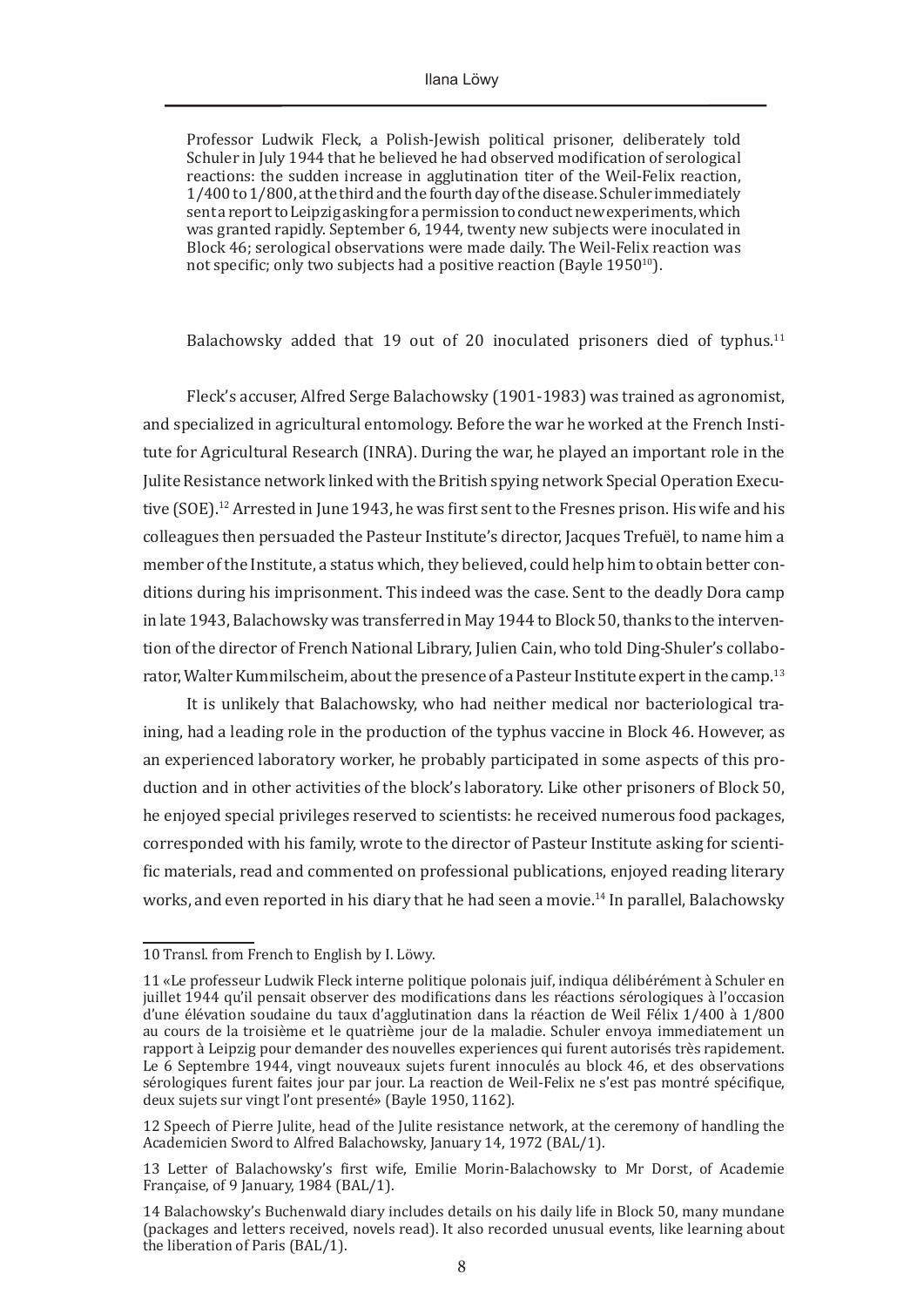used his freedom to move around in Buchenwald and his close links with the camp's resistance network in order to collect information about Nazi crimes, undoubtedly a risky enterprise. He made detailed notes on executions, starvation, and experiments on humans. His important testimony at the Nuremberg trial was grounded in these notes.15

Balachowsky main achievement in Buchenwald, the one for which he was awarded the Grande Croix de la Resistance, was the saving (October 1944) of three officers of the resistance: the British commander Yeo-Thomas, another British resistance officer, Harry Peulevé, and the Frenchman Stéphane Hessel. Balachowsky's Croix de la Resistance citation did not provide details of this feat. They appear, however, in the British citation for the British Kings Medal for courage in the cause of freedom and in publications on the SOE network. Balachowsky, together with Erwin Kogon, persuaded Ding Schuler to save the British officers in order to be granted favors by the allies in the face of the increasingly probable defeat of Nazi Germany. Ding Schuler exchanged the identity of the SOE officers with three French prisoners of war dying from typhus in Block 46.16 The officers were transferred to Block 46, where they waited until their "namesakes" died. Then they were given the Frenchmen's identities and smuggled out of Buchenwald (Foot 1966, 427-428; see also Hessel 1997<sup>17</sup>).

In his testimony before the Nuremberg tribunal (29 January 1946) and in a later publication, Balachowsky described the experiment that may have led to his accusations against Fleck: "in July 1944, experiments on typhus were made in Block 46, to study the modifications of the serological reactions during the first stage of the illness. A sudden rise in the agglutination having been noticed, WF 1/400-1/800. On September 8, twenty men were vaccinated and blood tests were taken daily to study their serological reactions. On September 20 four died, on September 21, eight died, on September 22, five died. On October 11, only one man survived."18 In his testimony at Nuremberg he did not mention Fleck or any other prisoner. He blamed Fleck solely in his conversation with François Bayle, reproduced in the latter's book on Nazi human experiments.

Bayle's book was published in 1950, but Fleck learned about Balachowsky's accusations only in 1958, after his immigration to Israel. In a letter to a friend he expressed his hurt and added: "I have already a certificate from professor Waitz from Strasbourg, who worked in the same laboratory I did in Buchenwald. He was especially interested

<sup>15</sup> Balachowsky's testimony, Nuremberg trial, 29.1.1946, available online: http://www.yale.edu/ lawweb/avalon/; also Balachowski(1965) and Balachowsky, ms., "Lest We Forget: Camps of Death in Germany" (BAL/1).

<sup>16</sup> These prisoners were not victims of Ding Schuler's experiments but were infected accidentally with typhus in a different camp. Block 46, it seems, harbored not only prisoners subjected to experiments, but also some "normal" typhus patients isolated in this block, another possible source of Weil-Felix positive sera. These patients usually came from the outside the camp: typhus was not endemic in Buchenwald.

<sup>17</sup> Hessel's testimony can be found online: [http://www.hg.goe.ni.schule.de/projekte/dora/](http://www.hg.goe.ni.schule.de/projekte/dora/jahrestag/shfz.doc) [jahrestag/shfz.doc](http://www.hg.goe.ni.schule.de/projekte/dora/jahrestag/shfz.doc). While Ding Schuler did the identity exchange, Kogon and Balachowsky were in constant contact with the jailed resistance officers, and kept them informed about the disease of their, "namesakes", and chances to be free. Ding Schuler committed suicide in prison in summer 1945.

<sup>18</sup> Balachowsky, ms., "Lest We Forget: Camps of Death in Germany" (BAL/1).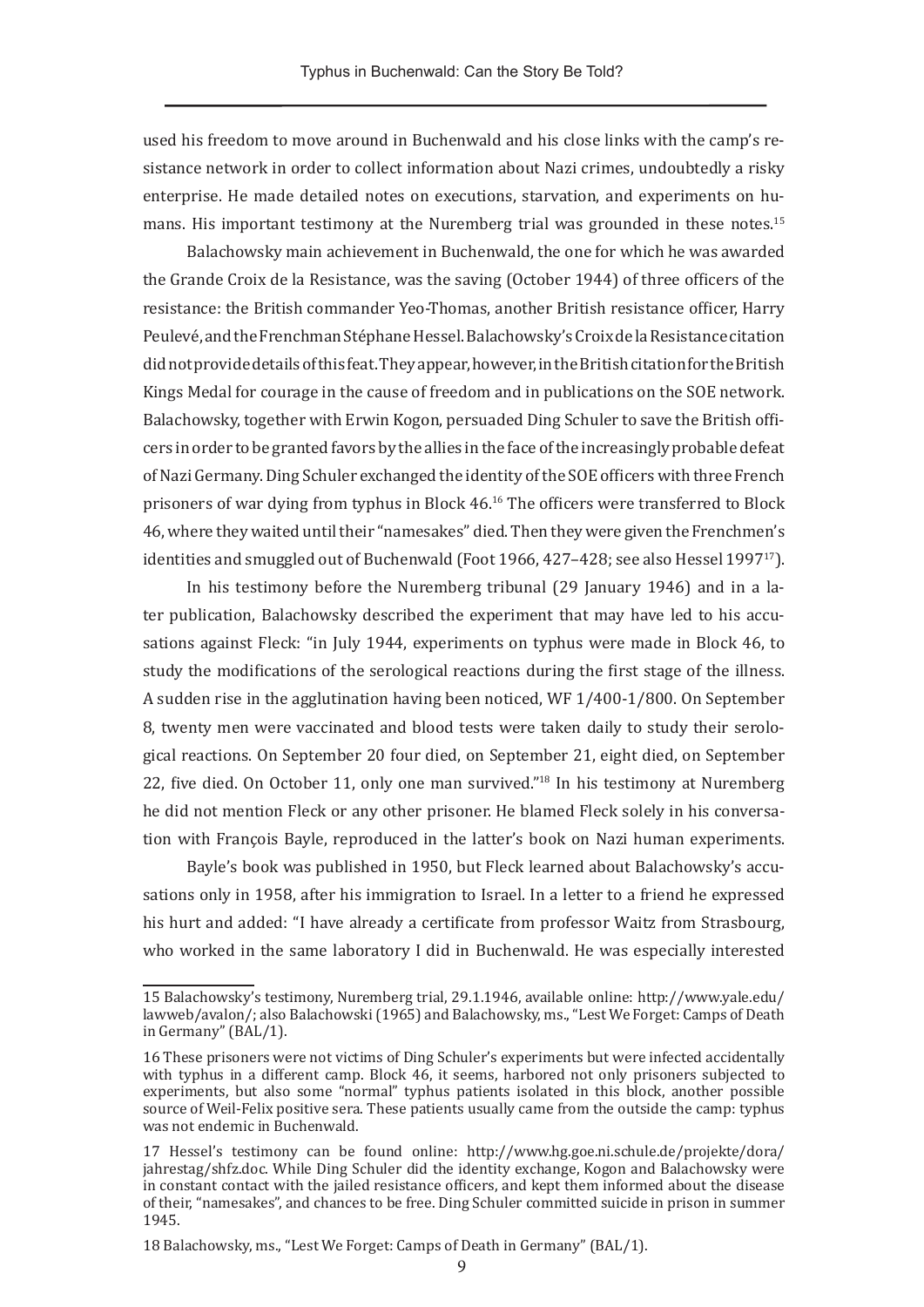by experiments on humans and testified about them at the Nuremberg tribunal. Waitz states in his testimony that there was no doubt whatsoever about my behavior in Buchenwald and my attitude towards the SS. He clearly affirms that I did not take part, directly or indirectly in any of these "experiments". He adds that "the prisoners respected me, and that I participated in the sabotage action against the Germans. (…) But the main point is that Balachowsky's claims do not make any sense at all. How can anybody take it seriously? (...) Why this calumny?"19 Fleck considered at first suing Balachowsky for slander, then decided against such an action. The most probable interpretation is that Balachowsky accused him of trying to impress Ding Schuler with his cleverness, and, in spite of unwritten codes of conduct at Block 50, provided information that might have inspired a new experiment. The accusation of irresponsible behavior, Fleck explained, is highly distressing, but is not a sufficient ground for a trial for slander.<sup>20</sup>

Fleck decided instead to publicly refute Balachowsky's accusation. He produced a lengthy document on this subject, destined to be published in the Polish journal *Medical Weekly (Tygodnik Lekarski)*. In this text Fleck argued that Balchowsky's accusation was senseless, and showed a total ignorance of the serology of typhus. The observation that a Weil-Felix test may be positive in the early stages of typhus was not new. Ding Schuler used a textbook that affirmed that the Weil-Felix reaction can sometimes be positive as early as the  $3<sup>rd</sup>$  or  $4<sup>th</sup>$  day of infection. All experts know, however, that this an extremely rare event. Fleck explained that he does not remember discussing an early Weil-Felix reaction with Ding Schuler, but, on the other hand, he was not able to exclude the possibility that it might have happened. He and his colleagues had "numerous dangerous conversations" with Ding Schuler and his SS superiors. However, even if he did mention an early Weil-Felix reaction, he would surely not have proposed infecting twenty people in order to display such a reaction, because the probability of finding such a rare event in a small group was practically zero. No experienced serologist would ever propose such a meaningless experiment. Fleck added that Balachowsky's German was very poor and he was unable to follow a technical discussion between Fleck and Ding-Schuler. He must have therefore heard about Fleck's presumed proposal to conduct human experiments from another prisoner. However, Balachowsky was the only person who accused Fleck of improper behavior (Fleck 2007, 306–311)<sup>21</sup>.

Fleck proposed two possible explanations for Balchowsky's attitude: a personal animosity, and right-wing political views. Balachowsky, he argued, was always hostile to Fleck and resented the latter's superior standing in the laboratory's internal hierarchy.

<sup>19</sup> Fleck to Barbara Narbutowicz, 14 June, 1958 (Werner, Zittel & Schmaltz 2007, 346–347). Kogon confirmed that Fleck was considered among the prisoners in Block 50 as one of the best European experts on typhus, had an uncontested scientific authority on this issue, and played a key role in the sabotage of vaccine production. According to this testimony, Fleck was liked and trusted by his co-prisoners (Werner, Zittel & Schmaltz 2007, 399–400).

<sup>20</sup> Fleck to Narbutowicz, 3 September, 1958 (Werner, Zittel & Schmaltz 2007*,* 348–349).

<sup>21</sup> This text, found among the papers of professor Stanislaw Konopka, co-editor of *Polish Medical Weekly*, was never published.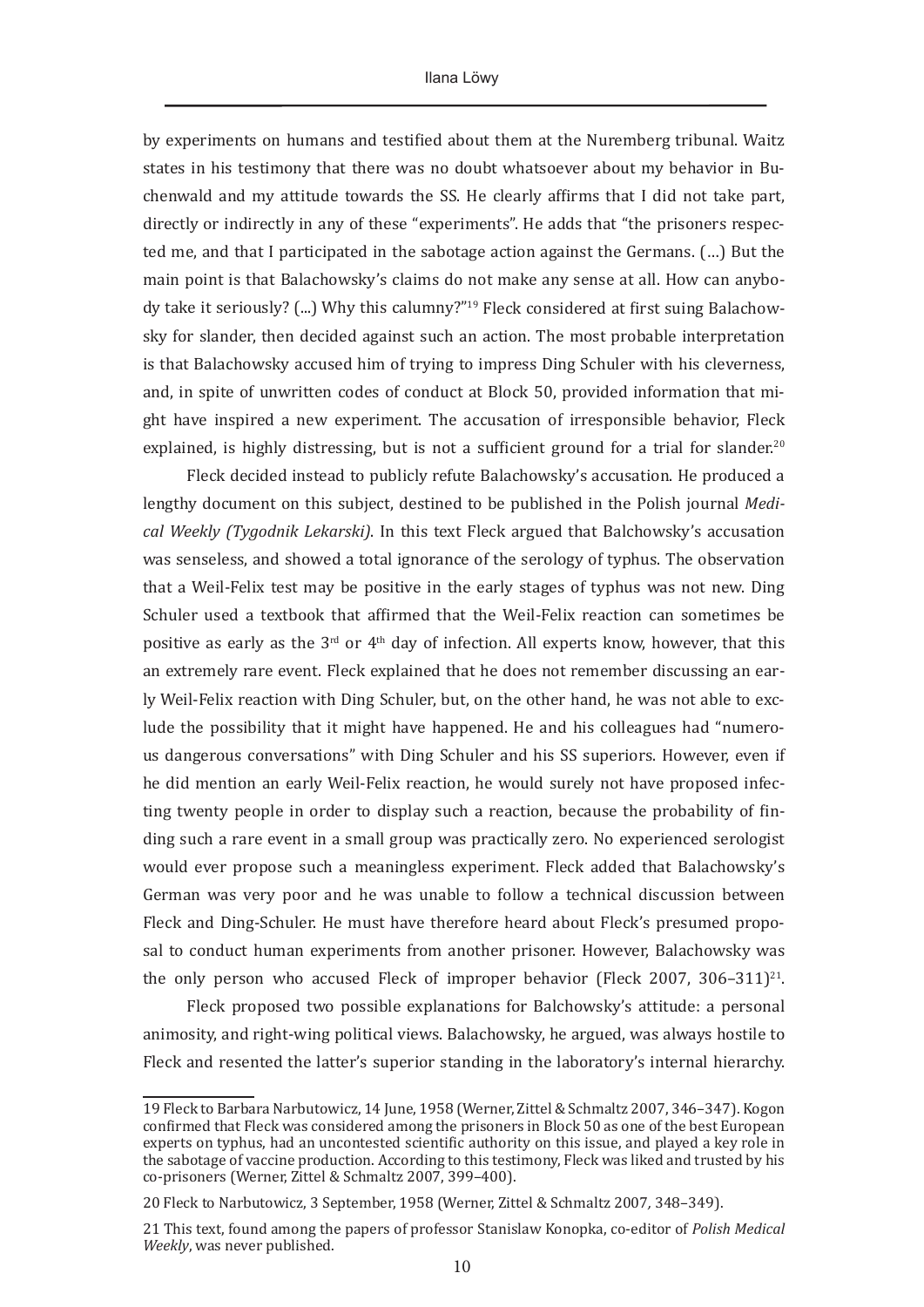In his document Fleck mentioned a specific incident in which he rejected a vaccine prepared by Balachowsky because it was not sterile. A non-sterile batch of vaccine, Fleck explained, put the whole sabotage enterprise in danger. A careful verification of a problematic batch would have revealed that the vaccine was worthless. That this incident occurred is confirmed by an entry in Balachowsky's diary of 26 February, 1945: "balloon 10 liters broken by Fleck! The series 115 – 10,000 Reichmarks lost!"22. It is indeed not entirely improbable that Balachowsky, who held prominent place in the camp hierarchy thanks to his standing with the resistance, and who had recently been appointed a researcher at the Pasteur Institute (according to his wife, he was overjoyed when he learned about it in the Fresnes prison), resented being given orders by a "nobody" from Lvov.

 Fleck claimed that Balachowsky held right wing views and disliked Jews. However, since he was writing in 1958, he did not say outright that Balachowsky was an anti-Semite, a term that could not be employed in Poland at that time, especially by a Jew who had emigrated to Israel, but employed the expression "fascist inclinations" instead. Indeed, Balachowsky's Buchenwald notes openly display his strong dislike of Jews: Balachowsky had written, e.g.,

January 24, 1945. An important convoy of Jews (5000) arrived from Auschwitz, nearly without any surveillance (…) The Volkssturm were carried on the Jews' shoulders; they elected to bring their jailers with them instead of eliminating them as the Poles and the Russian did. They are afraid of 'bolchewick' and have chosen to come back with the Germans. I saw this convoy, it is composed from tiny, degenerated individuals, plagued by eye sickness, bent into two, a totally dazed race characterized by small height (...) repulsive dirt of half-witted Jews (…) Physically hideous, abnormal eyes, huge ears, big noses, horrendous (…) a 15 years old boy asked somebody in the block to rip out golden teeth from the mouth of his dying father to be able to keep them – horrid scenes.<sup>23</sup>

## **Who Performed the Weil-Felix Test?**

 In 1958, Fleck explicitly rejected the claim that he had been responsible for performing the Weil-Felix reaction on sera of people infected with typhus in Block 46: "Balachowsky's fuzzy and exaggerated sentence may only mean that I drew Dr. Schuler's attention to the fact that in one case or a few cases the Weil-Felix reaction was already positive at the 3<sup>rd</sup> or 4<sup>th</sup> day of illness. However, I was not responsible for the Weil-Felix

<sup>22</sup> Journal de Buchenwald (Balachowski, BAL/1), trans. by I. Löwy. From October 1944, entries in Balachowsky's journal were made in English. Fleck could not have known in 1958 about the existence of this journal, given to French National Library after Balachowsky's death in 1983.

<sup>23 «24.1.45.</sup> Convoi important des juifs (5000) arrives Auswitz (sic) presque pas gardés au départ (...) Volkssturm portes sur les épaules des juifs qui ont préfèré ramener leurs gardiens plutôt que de finir comme les polonais et les russes. Ont grand peur des « bolchewick » et préfèrent revenir avec les Allemands. Vu le convoi, renferme des êtres petits, dégénérés, mal aux yeux, courbes, race complètement abasourdie, caractérise par leur taille minuscule. (...). Saleté repoussante des juifs complètement abrutis. (...) Physiquement affreux, yeux anormaux, maigres et osseux, oreilles énormes, nez proéminent, affreux. (..) jeune garçon 15 ans a demande à block d'arracher les dents en or de son père qui était mourant pour ne pas les perdre – scènes affreuses,» *Notes de Buchenwald* (Balachowski, BAL/1).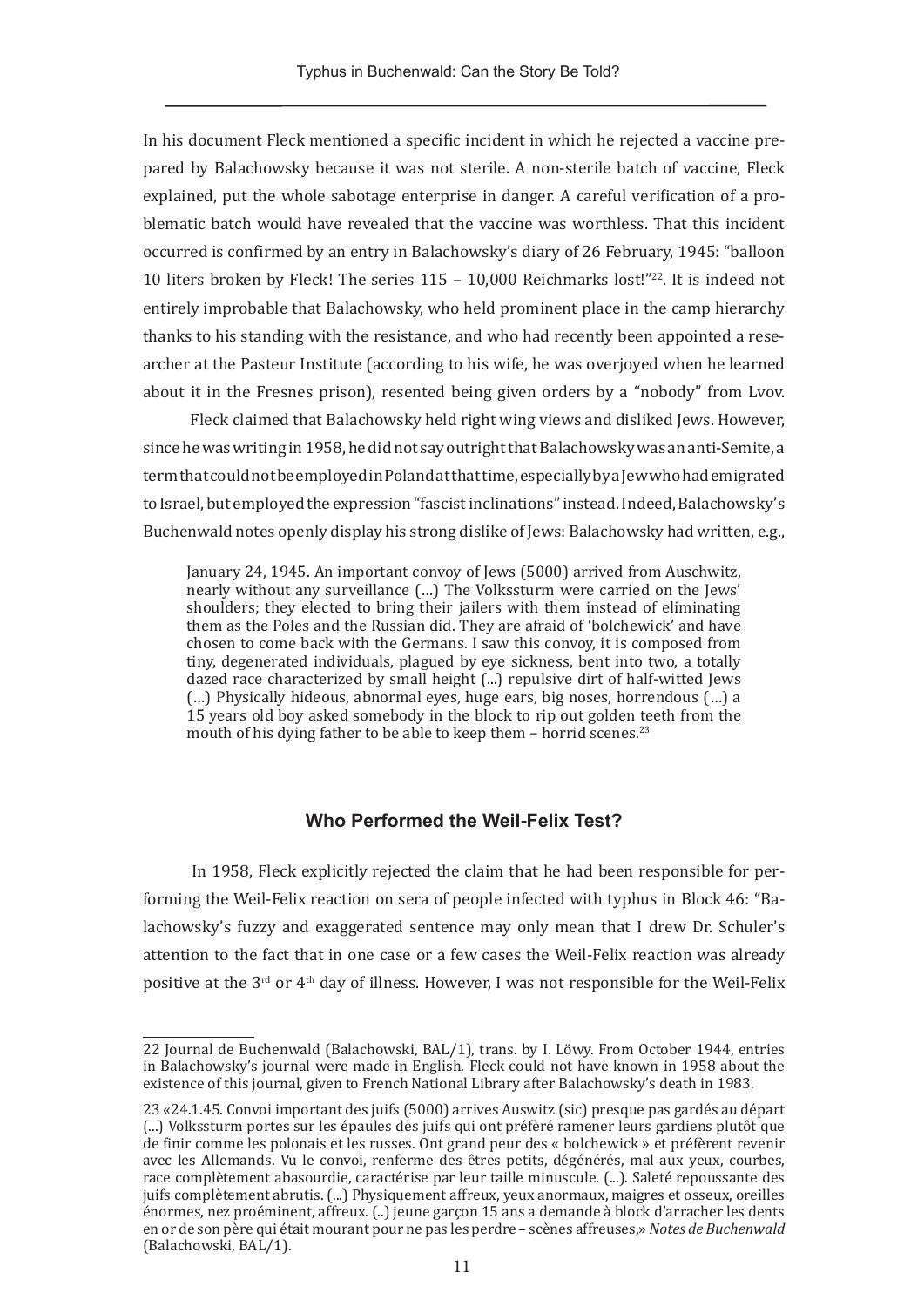tests in the camp, but a French prisoner, René Morat. Balachowsky himself reported it on p. 1158 and p. 1163 of Bayle's book. Therefore, only Morat could have seen it, not me. It cannot be ruled out that one of the samples tested by Morat was positive already at day three or four, and Schuler might have asked if such a result is possible at all. I do not remember such an event, but it might have happened".<sup>24</sup> In a testimony made by Fleck shortly after his liberation from Buchenwald, on returning from Buchenwald, in 1945, he provided, however, different information: "in Buchenwald I worked as a bacteriologist in the Hygiene Institute, together with professors of foreign universities. It is important to report what happened in Block 46. The access to this block was forbidden, only SS- -men and German Kapo worked in that block. People were infected with typhus there; there were approximately 900 victims, and nearly 100% mortality. The typhus strains were especially virulent. The Germans tried the effects of different vaccines on infected people. I know about it, because I received the blood of sick people in order to confirm the victim's disease. I did not know the name of the infected people, I received only test tubes with a serial number. When a series ended, I knew that the patient had died".<sup>25</sup>

One possible explanation for the contradiction between Fleck's 1945 and 1958 statements is that in 1958, Fleck, who saw himself as a victim of vicious slander, feared that any admission of an involvement, however indirect, in Ding Schuler's experiments would aggravate his case. He therefore chose to deny that he performed the Weil-Felix reaction on blood of people deliberately infected with typhus. Another explanation may be that in 1945 Fleck wanted above all to provide first-hand testimony on the – then totally unknown – horrors of Nazi experiments on human beings. In order to make his argument more compelling he might have chosen to present knowledge he acquired through the observation of deeds of other prisoners as stemming from his own experience. It is also possible that the Weil-Felix test was usually performed by René Morat, but other prisoners, among them Fleck, performed it occasionally. Finally, Fleck might have gradually erased some of the more problematic aspects of his survival in Buchenwald from his memory, and had come to believe in an "edited" version, which placed an emphasis on sabotage and resistance. The latter hypothesis may be indirectly supported by the fact that (as far as I know) after 1945 Fleck did not mention that he had observed first-hand the consequences of murderous experiments on human beings.

In early 1948, Fleck was called as a witness at the Nuremberg trial, but he testified

<sup>24</sup> L. Fleck, "On Buchenwald: Comment on F. Bayle's book …," citation p. 307. Fleck's 1946 paper does not deal with routine Weil-Felix tests (confirmation that a person is infected with Rickettsia provazekii), but with fine grained calibration of this test using several bacterial strains.

<sup>25</sup> Fleck's statement was collected and transcribed in 1945, in the framework of a systematic collection of testimonies of surviving Jews by the Jewish community in Poland. Document 301/1139, Jewish Historical Institute, Warszawa (reproduced in Werner, Zittel & Schmaltz 2007, 356–357). Fleck adds that his fellow prisoners, Dr. Marian Ciepielowski from Krakow, Dr. Mokowiczka from Prague, Professor Waitz from Strasburg, Professor Kirmann and Professor Balachowsky from Paris can attest to the exactitude of the facts he reported in his testimony. This testimony contradicts Hedfors' affirmation that, "Fleck does not pass any judgement on the science pursued in Buchenwald" (Hedfors 2008, 276).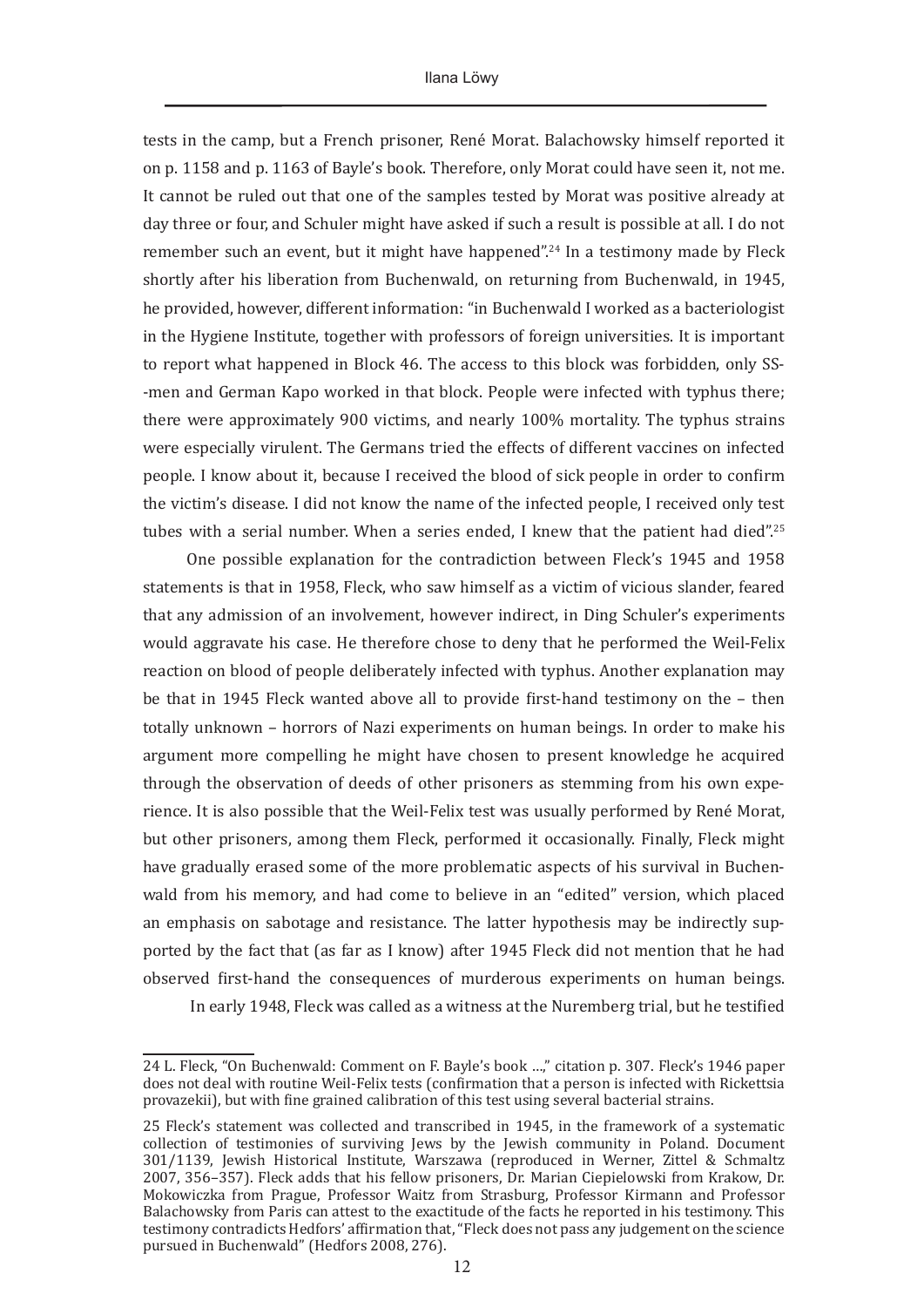there as an expert on typhus, not as an ex-prisoner of Block  $50<sup>26</sup>$  He stated in his testimony that documents on typhus written by the German Health Ministry and scientific papers produced by Ding Schuler could not have originated in the observations of people who were naturally infected with this disease.<sup>27</sup> When Fleck discussed his war experiences with a journalist in 1950, he did not mention directly witnessing experiments in Block 46, and he did not bring up this issue in his subsequent autobiographical sketches (Lutowski 1950). While Fleck did not testify at Nuremberg about first-hand knowledge of experiments on human beings, such knowledge was at the very center of Balachowsky's testimony at the Nuremberg trial.<sup>28</sup> Balachowsky nevertheless stressed that he had no direct links whatsoever with these experiments: "my work consisted in manufacturing vaccine, and neither I nor any other prisoners in Block 50 could ever enter Block 46 and actually witness experiments. We knew what went on concerning the experiments only through the index cards which were sent from Block 46 to be officially registered in Block 50".29 On the other hand, the dramatic story of saving of lives of three resistance officers hidden on the first floor of Block 46 may indicate that Kogon and Balachowsky had a detailed knowledge of what was going on inside that block (Hessel 1997)<sup>30</sup>.

Assuming that several inmates of Block 46 indeed performed routine blood tests on the victims of Ding Schulers experiments, what other choice did they have? Balachowsky was very clear on this subject. When asked by the defender in the trial if he pitied the victims of Nazi experiments, he explains that that :"my pity was very great, but it was not a question of having pity or not; one had to carry out to the letter the orders that were given or be killed."31 Survival in Block 50, Paul Weidling pointed out, depended on prisoners' ability to prove that they faithfully accomplish the tasks they were

<sup>26</sup> Fleck came back from Nuremberg deeply disgusted with German scientists' attempts to deny their involvement in Nazi crimes. Fleck to Ludwik Hirszfeld, 22 February, 1948 (reproduced in Werner, Zittel & Schmaltz 2007, 334–335).

<sup>27</sup> Flecks' testimony at the I.G. Farben trial in Nuremberg, February 12, 1948. I.G. Farben was one of the producers of typhus vaccines tested in Block 46. It is not clear if the choice of whether Fleck's testimony would involve only his professional expertise, and not his personal experience during the war, was the procurator's or his.

<sup>28</sup> Among the documents presented at Nuremberg trial, together with Balachowsky's testimony were detailed data on 14 typhus infected prisoners (all died), including temperature charts and the results of the Weil-Felix test, copied by Waitz and Ciepielowski (a young Polish physician who worked in Block 50) from protocols signed by Ding Schuler during the few hours they had access to these papers in March 1945, just before the liberation of the camp. Document no. 859, from November 29, 1946. Photographs of these documents are available online:

<http://nuremberg.law.harvard.edu/php/search.php> These same data were reproduced in an article by Waitz and Ciepielowsky (1946, 322–324) on human experiments.

<sup>29</sup> Transcript, Balachowsky's testimony at the Nuremberg trial, 29 January 1946 (BAL/1).

<sup>30</sup> Hessel reproduces letters he exchanged with Kogon during his stay in Block 46. This correspondence attests that Kogon knew very well who the French prisoners expected to die were –so that the resistance could take their identity and monitor their progress. The death of these prisoners meant survival for Hessel and his colleagues.

<sup>31</sup> Transcription, Balachowsky's testimony at the Nuremberg trial (BAL/1). The French politician Edgar Faure noted in his memories that Balachowsky was accused in Nuremberg of collaboration in experiments on human beings.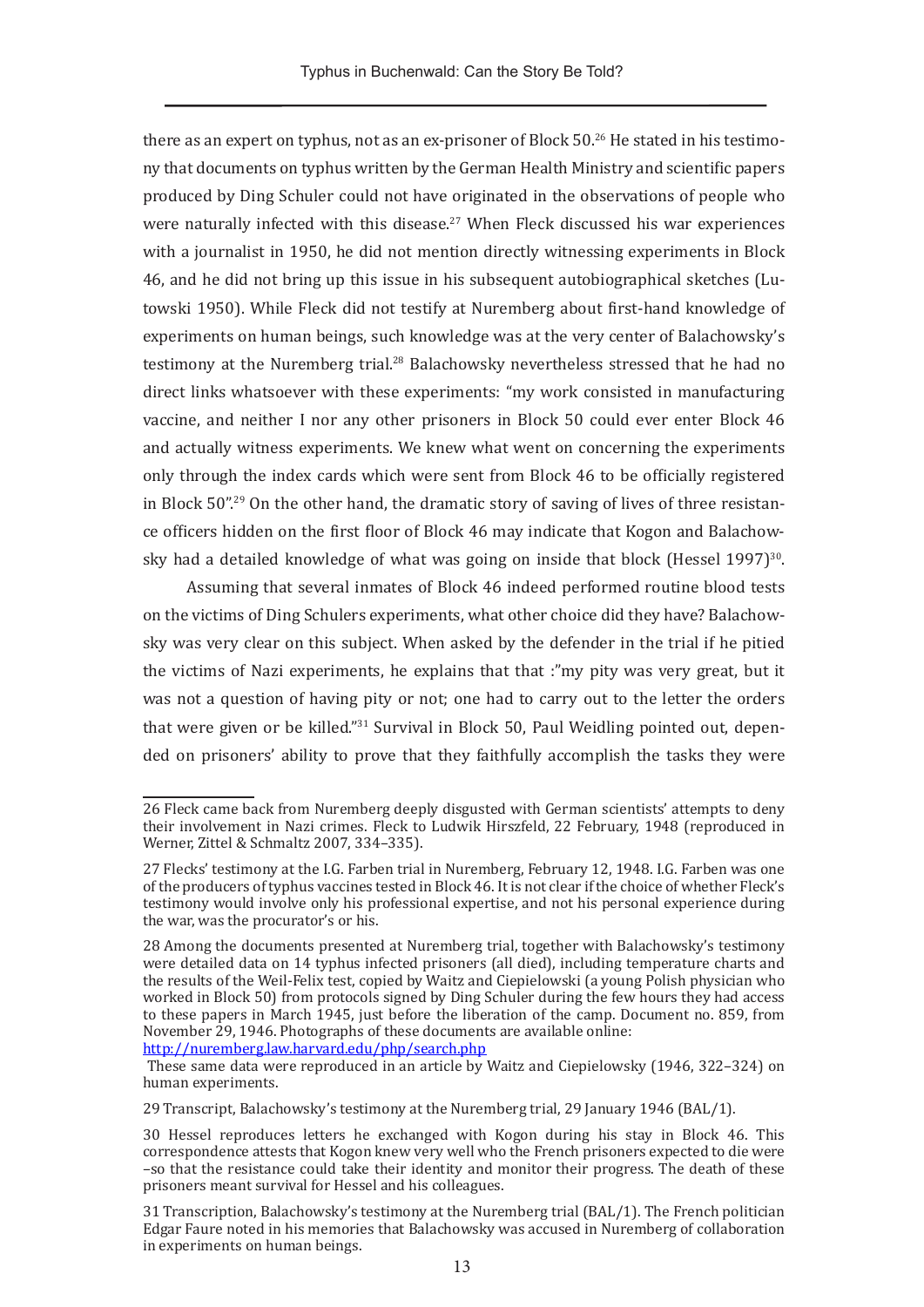allocated and to demonstrate their scientific skills, all this under conditions of extreme coercion (Weindling 2009). Their tasks might have included routine laboratory tests on the blood of people deliberately infected with typhus. Inmates of Block 50 aspired to subvert the German war effort, help the resistance movement, bear witness to Nazi crimes and survive; Fleck also wanted to save his young son, who worked in Block 50's laboratory. It is reasonable to assume that in order to achieve these intermingled goals they were occasionally obliged to skate on very thin ice and to make morally complicated decisions. Immediately after the war, Fleck explained, many camp survivors were victims of "malicious gossip" (Fleck 2007). One of the aims of the glorification of politically visible survivors – especially those who, like Balachowsky, were celebrated as official heroes of the resistance movement – might have been to deflect accusations that they would have not stayed alive without occasionally compromising their moral integrity.

In spite of the abundance of testimonies of ex-prisoners of Block 50 in Buchenwald, the effort to uncover what "really" happened there between 1943 and 1945 may in vain. The historian's aspiration to find "facts and only facts" is akin to scientists' wish to uncover neutral and objective "scientific facts": an unattainable goal.32 The paucity of reliable data and the difficulty of uncovering strong causal links is not an excuse for lowering the standards of historical scholarship; it is a good reason to raise such standards. But perhaps some questions cannot be answered through historical research, however excellent. Other kinds of truth, such as artistic ones, may be better adapted to illuminate human behavior under extreme conditions.

### **Exceptional and "Normal" Human Experiments**

Pleading for the stringent regulation of experiments on human beings, Fleck argued that such regulation is important, not only because of the recent horror of Nazi experimentation but also because such experiments were and are very frequent. They played an important role in the development of medical knowledge: "some classical heroes of modern medicine made such experiments: on colored natives in the colonies, in orphanages, in psychiatric hospitals and asylums for incurably ill, in prisons". And they continue to play important role in the present time too. Doctors experiment on patients, but also on healthy volunteers (he noted that between April and September 1947, *Science* published 5 studies on healthy people).The further development of medical science; grafts of organs and tissues, the progress of genetics, the manipulation of the mind, will increase even more the need for a truly efficient regulation of experimentation on humans (Fleck 1948b).

Among many consensual proposals developed by Fleck in his 1948 article, one may stand out as disturbing: the possibility of conducting dangerous experiments on prisoners condemned to death. Fleck explained that experiments on prisoners, even those made

<sup>32</sup> Fleck was among the first to show that scientific facts are always situated and reflect the "thought style" of scientists who produce them (Fleck 1935/1979).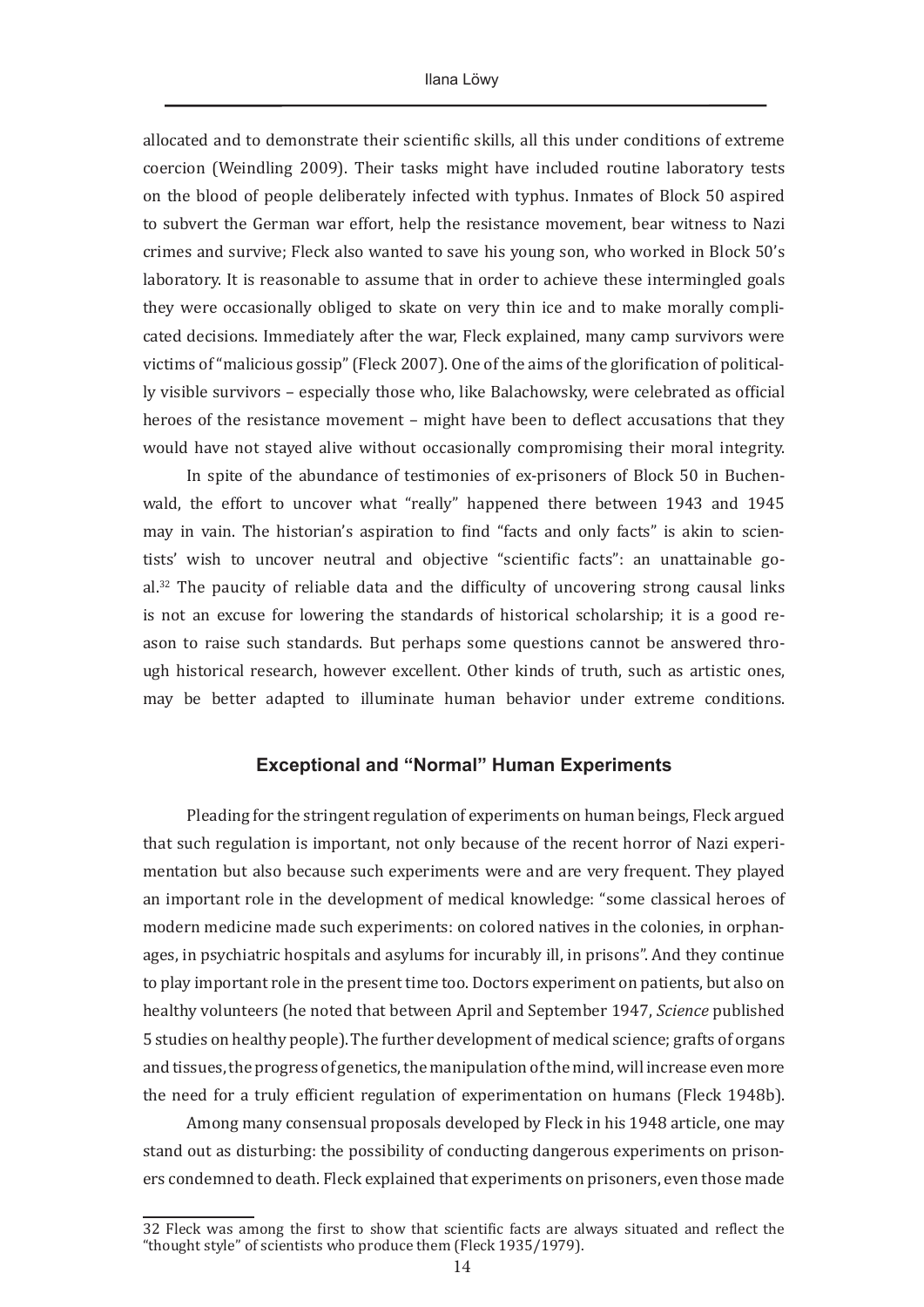with their consent, are morally dubious, because prisoners are not always truly free to refuse. But, he added, "prisoners legally condemned to death, can be given a possibility of rehabilitation by agreeing to a dangerous medical experiment, and providing in this way important services to society. They should be pardoned if they survive" (Fleck 1948b). Fleck's proposal is shocking for present-day sensibilities. The death penalty was abolished in Europe a generation ago. If one categorically rejects the state's right to kill people in cold blood, the idea that healthy people can be deliberately infected with mortal diseases, or undergo highly dangerous medical procedures, is distressing.33 The death penalty was, however, perfectly acceptable in a post-war Europe, and many people were executed in post-war Poland, a country caught in a brutal struggle between a Communist power and opponents of the regime. Does this make Fleck's proposal more acceptable?

It is difficult to know today what the reaction of Polish doctors who read Fleck's paper was. Historical parallels may, indicate, however, that the existence of the death penalty is not sufficient to legitimate dangerous experiments on condemned criminals, perhaps because such experiments produce an unacceptable confusion between medicine and the law. In 1886, after his triumphal public demonstration of the efficacy of his rabies vaccine, Pasteur wrote to his great admirer, the Brazilian emperor Dom Pedro II: "If I were a king or an emperor, or even the president of a republic, that's how I'd use my right to forgive prisoners condemned to the death penalty. I'd offer to the advocate of the condemned prisoner, just before the execution, the possibility to choose between imminent death and an experiment which would consist of injection of preventive anti-rabies serum, in order to produce an individual resistant to rabies" (Louis Pasteur, *Ecrits*, vol. V). Dom Pedro immediately rejected Pasteur's suggestion, which embarrassed his followers as well: enthusiasm for science does not justify morally doubtful acts.

Fleck's proposal to conduct dangerous medical experiments on people condemned to death implicitly assumed that such experiments will always be grounded in doctors' aspiration to reduce human suffering. Tadeusz Kielanowski, a physician and philosopher of medicine, questioned this assumption. In his comments on Fleck's paper, Kielanowski explained that one cannot automatically suppose that physicians who conduct experiments on human beings wish only or even mainly to help suffering people. A capacity to obtain a medical degree does not say much about moral qualities of a given individual. Doctors can conduct experiments on patients because they wish to advance their professional interests, or because of their hubris. Kielanowski had met ambitious and not very experienced physicians who devised new, dangerous therapies and rushed immediately to test them on sick people. The existing laws cannot prevent such practices or punish doctors responsible for them, even if the patient dies. Physicians who experiment on human beings are guilty of many sins, and, Kielanowki added, he was not speaking only about crimes committed by Nazi doctors (Kielanowski 1948,

<sup>33</sup> Soldiers may be sent to accomplish very dangerous tasks, but, with the exception of suicide missions, they can always hope that they will survive.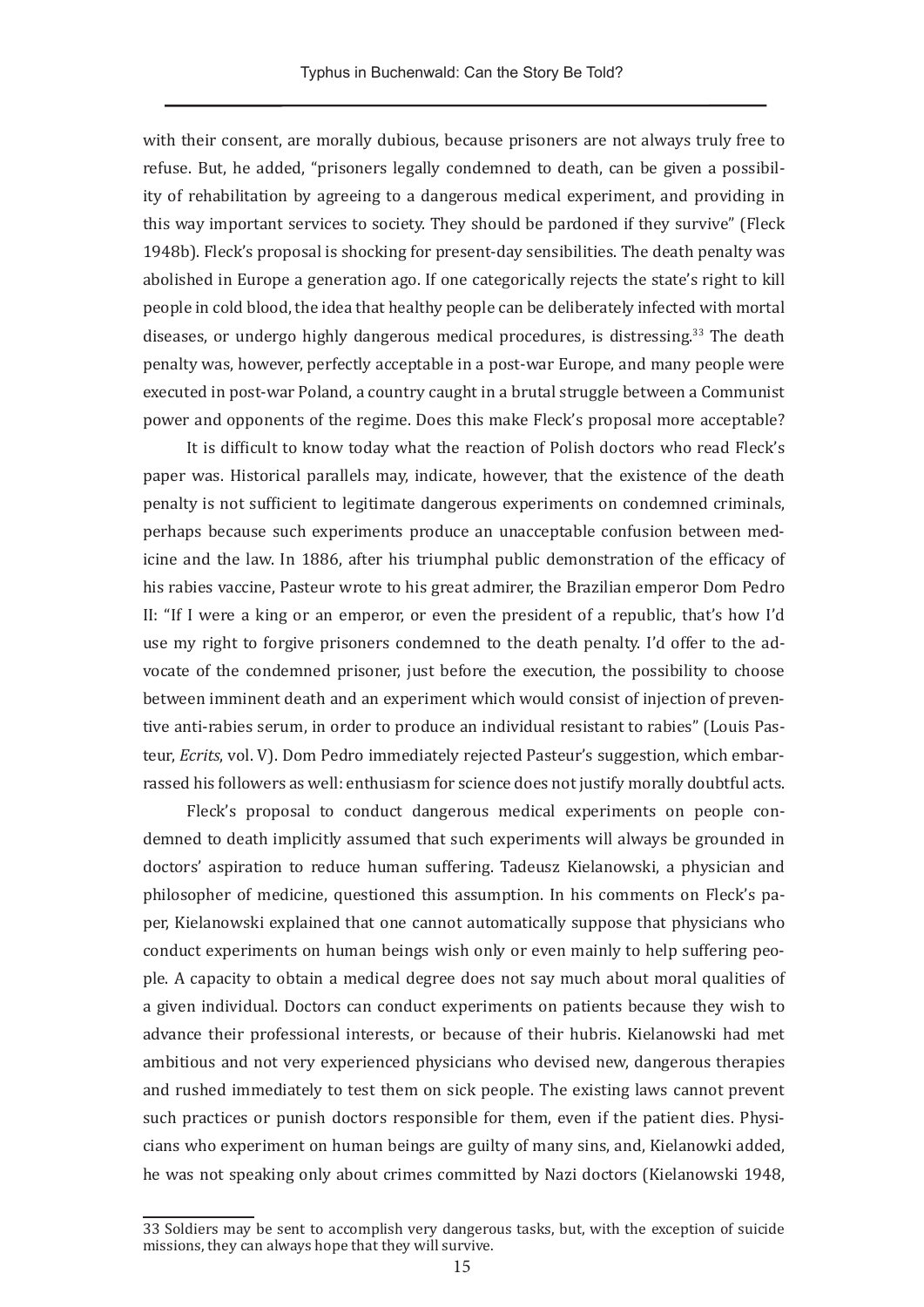$1292-1293^{34}$ ). Kielanowski strongly supported Fleck's call for a rigorous regulation of experiments on human beings. He added that one should keep in mind that topics at the center of present-day public debates on such experiments are not always those that are the most important for patients or society. Supervision of experimentation on humans should not be limited exclusively to endeavors clearly labeled "clinical experiments." It should be extended to routine medical practice too, because the latter is often the site of unsound and morally doubtful experimentation (Kielanowski 1948). In spring 2020, in the midst of the COVID-19 pandemic and controversies on unproven therapies, some of which, such as hydroxychloroquine, gained the support of presidents Trump and Bolsonaro, the injunction to maintain high professional and ethical standards in clinical experimentation takes on a renewed urgency (Berlivet & Löwy 2020; Wong 2020).

A similar injunction – to pay attention to the mundane, and not only to the exceptional – may be important for historians too. Some of the traits of clinical trials conducted in extreme conditions can be also found in routine medical practices. The efforts of ex-prisoners of Block 50 to produce narratives which isolate the production of the typhus vaccine from the other activities of the block's laboratory were a by-product of the distorted, barbarous universe of the Buchenwald camp. They resonate, however, with doctors' frequent wish to dissociate the potentially conflicting aspects of medical work (care of the sick, production of new knowledge, advancement of doctors' careers, financial considerations) and present each of them as belonging to a distinct and unrelated domain. Scientific research often proceeds through a purification process, as does the crafting of stories about such research. The conscious and unconscious aspiration to produce edited and "purified" narratives may be even stronger when these narratives deal with a problematic subject, such as experiments on human beings. Studying such experiments, one finds frequently only partial and fragmentary evidence: historians' claims should be modest. Modesty is not, however, tantamount to inefficacy. Historians may be unable to find out what had "really" happened in a given human experiment, but investigations which restitute the original complexity and messiness of such experiments open spaces for understanding, reflexivity and compassion.

#### **References**

Amsterdamska Olga, Bonah Christian, Borck Cornelius et al. 2008. "Medical Science in the Light of a Flawed Study of the Holocaust: A Comment on Eva Hedfors' Paper on Ludwik Fleck," *Social Studies of Science* 38:937–944.

<sup>34</sup> Kielanowski was the dean of Medical School of Białystok University.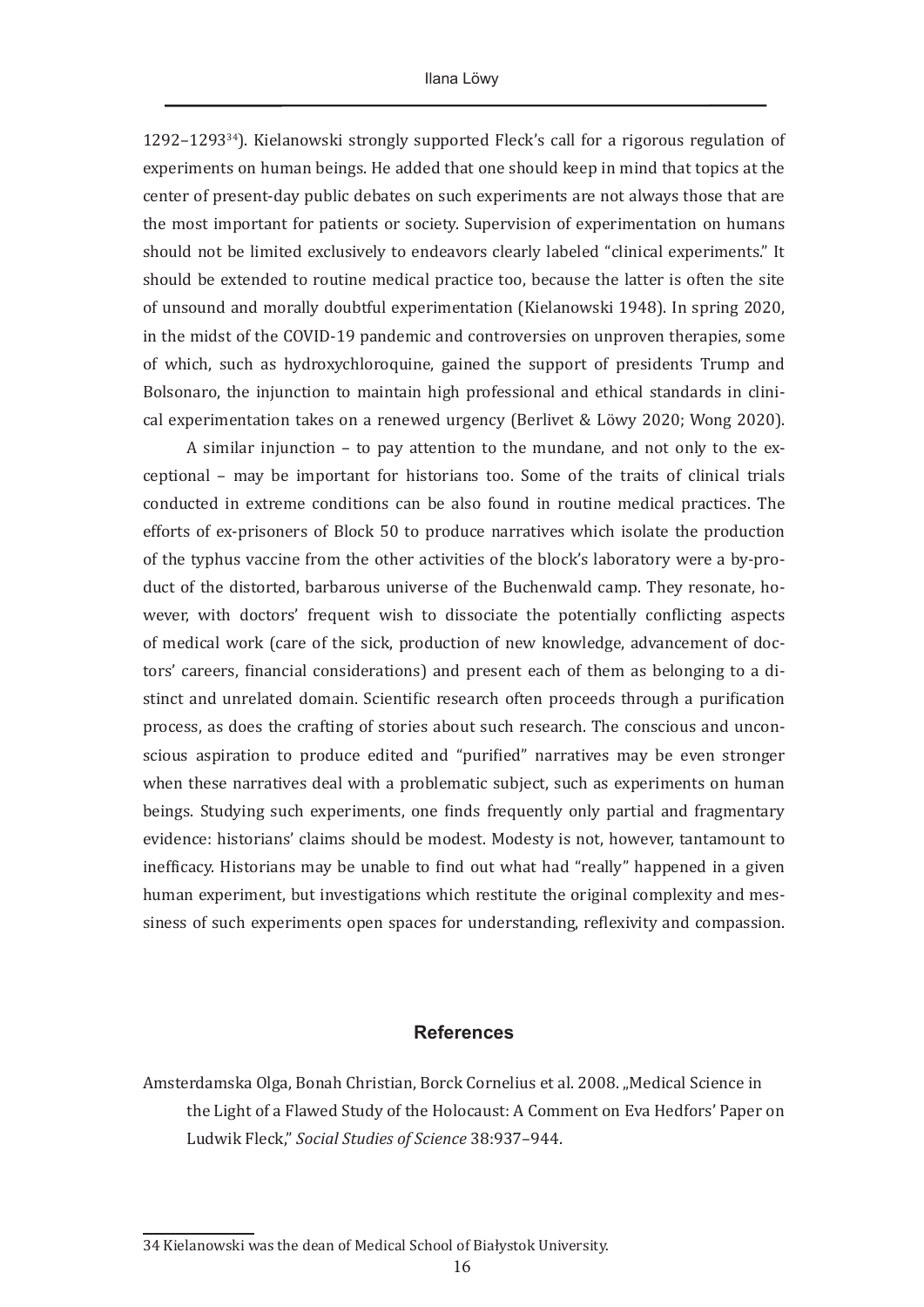Balachowsky Alfred Serge. NN. Balachowsky's papers, BAL/1. Paris: Pasteur Institute Archives. The transcript in English available on http://www.yale.edu/lawweb/ avalon/imt/proc/01-29-46.htm

Balachowsky Alfred Serge. 1946. Testimony, Nuremberg trial, 29.1.1946.

- Balachowski Alfred Serge. 1965 (January). "Block 46 au procès du Nuremberg," *Patriote Resistant*.
- Bayle François. 1950. *Croix Gammé contre Caducée*. Berlin Neustadt: Imprimerie Nationale.
- Berlivet Luc & Löwy Ilana. 2020. « Hydroxychloroquine Controversies: Clinical Trials, Epistemology, and the Democratization of Science," *Medical Anthropology Quarterly* (in press).
- Fleck Ludwik. 1948. Persecution documents no. 2224 & 2226, I.G. Farben trial in Nuremberg, February 12, 1948, reproduced in S. Werner, C. Zittel, & F. Schmaltz (Eds.) 2007, *Ludwik Fleck: Style myślowe i fakty: artykuły i świadectwa* (pp. 358– 365). Warszawa: IFiS PAN.
- Fleck Ludwik. 1946a. "Kilka spostrzeżeń i doświadczeń z dziedziny duru plamistego" [Some observations and experiments on typhus], *Polski Tygodnik Lekarski* 1:307– 309.
- Fleck Ludwik. 1946b. "Swoiste substancje antygenowe w moczu chorych na dur plamisty" [Specific antigenic substances in the urine of typhus patients], *Polski Tygodnik Lekarski* 1:663–666.
- Fleck Ludwik. 1946c. "Problemy naukoznawstwa", *Życie Nauki* 1:335–336 (English version in R. Cohen & T. Schnelle (Eds.) 1986, *Cognition and Fact: Materials on Ludwik Fleck* (pp. 113–127). Dordrecht: Reidel.
- Fleck Ludwik. 1948a. "Comment of a Paper by Tadeusz Tomaszewski, *Psychological Studies on Ex-prisoners of Concentration Camps*," *Reports of Philosophical and Psychological Society of Lublin 1947-1948.* Reproduced in S. Werner, C. Zittel, & F. Schmaltz (Eds.) 2007, *Ludwik Fleck: Style myślowe i fakty: artykuły i świadectwa* (pp. 296–297). Warszawa: IFiS PAN.
- Fleck Ludwik. 1948b. "W sprawach doświadczeń lekarskich na ludziach", *Polski Tygodnik Lekarski* [Polish Medical Weekly] 35.
- Fleck Ludwik. 1979 (Orig. 1935). *Genesis and Development of a Scientific Fact.* Chicago: Chicago University Press.
- Fleck Ludwik. 2007. "On Buchenwald: Comment on F. Bayle's Book *Croix gammée contre caducée*," reproduced in S. Werner, C. Zittel, & F. Schmaltz (Eds.) 2007, *Ludwik Fleck: Style myślowe i fakty: artykuły i świadectwa* (pp. 306–311). Warszawa: IFiS PAN*.*

Hedfors Eva. 2008. "Medical Science in the Light of Holocaust: Departing from a Postwar Article by Ludwik Fleck," *Social Studies of Science* 38(2):259–283.

Foot Michael. 1966. *SOE in France.* London: Her Majesty Stationary Office.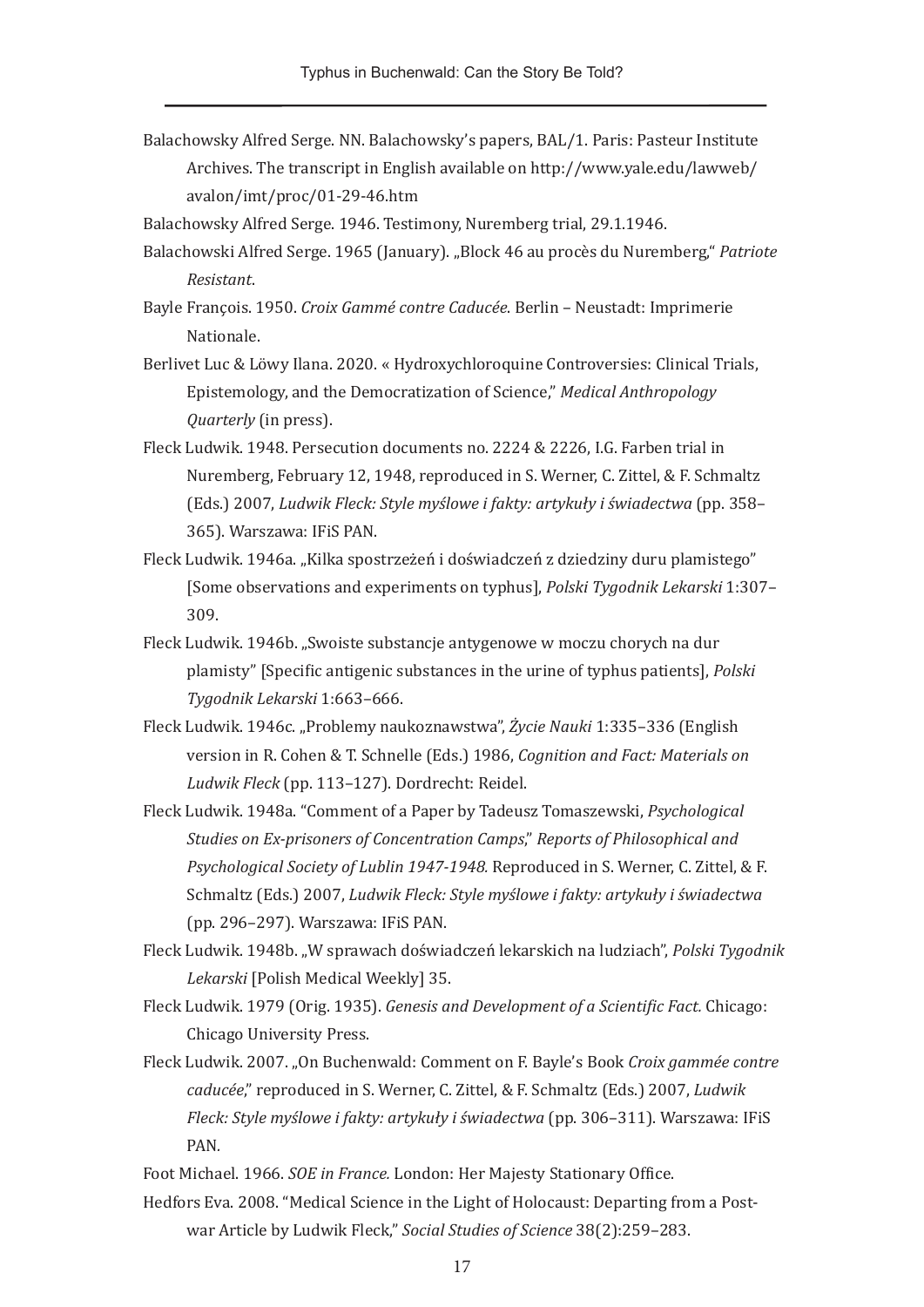- Hessel Stéphane. 1997. *Danse avec le siècle.* Paris: Seuil. Available online on [http://www.](http://www.hg.goe.ni.schule.de/projekte/dora/jahrestag/shfz.doc) [hg.goe.ni.schule.de/projekte/dora/jahrestag/shfz.doc](http://www.hg.goe.ni.schule.de/projekte/dora/jahrestag/shfz.doc) (last accessed on April 2020).
- Kielanowski Tadeusz. 1948. «W sprawie artykułu prof. dra Flecka o doświadczeniach lekarskich na ludziach», *Polski Tygodnik Lekarski* 43:1292–1293.
- Lutowski Jerzy. 1950. "Co to jest leukergia: Rozmawiamy z profesorem Fleckiem", *Po Prostu* 18(104), reproduced in S. Werner, C. Zittel, & F. Schmaltz (Eds.) 2007, *Ludwik Fleck: Style myślowe i fakty: artykuły i świadectwa* (pp. 317–319). Warszawa: IFiS PAN.
- Narbutowicz Barbara. 2007. Letters from L. Fleck, reproduced in S. Werner, C. Zittel & F. Schmaltz (Eds.) 2007, *Ludwik Fleck: Style myślowe i fakty: artykuły i świadectwa*. Warszawa: IFIS PAN.
- Pasteur Louis. 2012*. Écrits scientifiques et médicaux.* Paris: Flammarion.
- Schnelle Thomas 1986. "Notes from a conversation with Eugen Kogon," reproduced in S. Werner, C. Zittel, & F. Schmaltz (Eds.) 2007, *Ludwik Fleck: Style myślowe i fakty: artykuły i świadectwa* (pp. 399–400). Warszawa: IFiS PAN*.*
- Seaman Anna, testimony. Thomas Schnelle Archiv, Das Ludwik Fleck Zentrum am Collegium Helveticum, Zurich, TSA, D 14/1.
- Waitz Robert & Ciepielowski Marian. 1946. "Le typhus experimental au camp de Buchenwald", *La presse médicale*, from 18 May: 322–324
- Weindling Paul J. 2000. *Epidemics and Genocide in Eastern Europe 1890-1945*. Oxford: Oxford University Press.
- Weindling Paul J. 2001. "The Scientist as Survivor: Ludwik Fleck and the Holocaust," *La lettre de la Maison Française d'Oxford* 13, Trinity Term: 85–96.
- Weindling Paul J. 2009. "The Fractured Crucible: Scientific Survival, and the Defense of Ludwik Fleck," in J. Fehr, N. Jas, & I. Löwy (Eds.), *Penser avec Ludwik Fleck – Investigating a Life Studying Life Sciences* (pp. 47–62). Zurich: Ludwik Fleck Centre/Collegium Helveticum.
- Wong Julia. 2020. "Hydroxychloroquine: How an Unproven Drug Became Trump's Coronavirus' Miracle Cure," *The Guardian*, April 07, 2020.